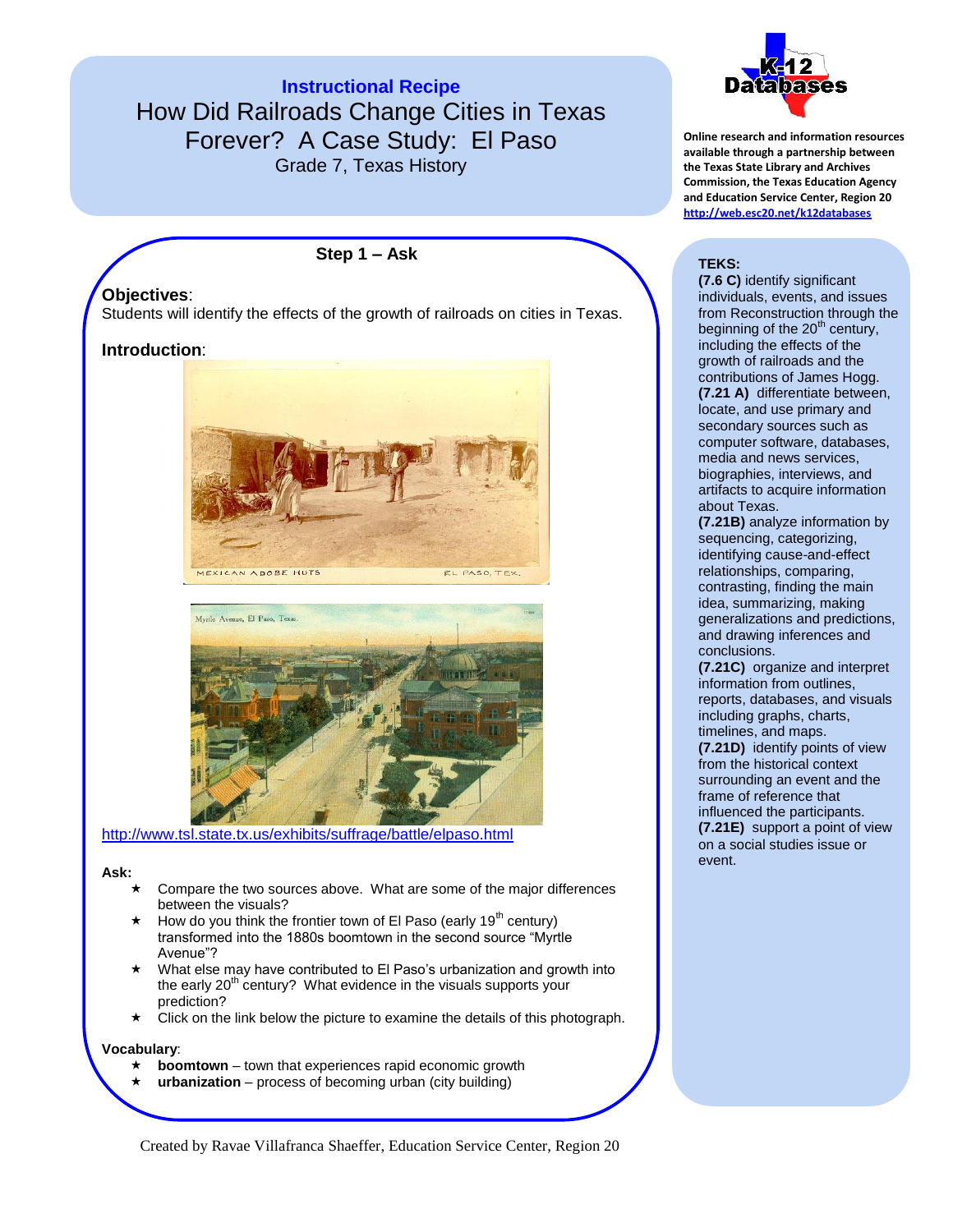## **Step 2 – Investigate**

Texas State Library and Archives Resources:

- Myrtle Avenue, El Paso. Undated, early 20th century. Postcards of Texas Collection, Prints and Photographs Collection, Texas State Library and Archives Commission. #1961/8-104. <http://www.tsl.state.tx.us/exhibits/suffrage/battle/elpaso.html>
- Mexican adobe huts, El Paso, Texas, 1887, Prints and Photographs Collection, Texas State Library and Archives Commission. #1/26-2.

<http://www.tsl.state.tx.us/exhibits/suffrage/battle/elpaso.html>  $\star$  "The Railroads and Urbanization":

<http://www.tsl.state.tx.us/exhibits/suffrage/battle/page1.html>

#### EBSCO Resources:

- "EL PASO." (n.d.): *Funk & Wagnalls New World Encyclopedia*. EBSCO. Web. 22 Nov. 2010. [http://search.ebscohost.com/login.aspx?direct=true&db=funk&A](http://search.ebscohost.com/login.aspx?direct=true&db=funk&AN=EL035000&site=srck5-live) [N=EL035000&site=srck5-live](http://search.ebscohost.com/login.aspx?direct=true&db=funk&AN=EL035000&site=srck5-live)
- **"railroad**." *Compton's by Britannica*. *Encyclopædia Britannica Online School Edition*. Encyclopædia Britannica, 2010. Web. 22 Nov. 2010.

[<http://school.eb.com/comptons/article-9276643>](http://school.eb.com/comptons/article-9276643).

Additional Websites:

- [Grand Central Station in Houston, Texas], Postcard, 1909; digital image, [\(http://texashistory.unt.edu/ark:/67531/metapth789](http://texashistory.unt.edu/ark:/67531/metapth789) : accessed November 22, 2010), University of North Texas Libraries, The Portal to Texas History, http://texashistory.unt.edu; crediting Fort Bend Museum, Richmond, Texas.
- ★ The City of Houston from Wilderness to Wonder, Book, 1936; digital images. [\(http://texashistory.unt.edu/ark:/67531/metapth46823](http://texashistory.unt.edu/ark:/67531/metapth46823) : accessed November 22, 2010), University of North Texas Libraries, The Portal to Texas History, http://texashistory.unt.edu; crediting UNT Libraries, Denton, Texas.

Use the above resources to record information on the concept map on the next page. Think about the following when using the primary sources above:

- $\star$  What message is the source trying to communicate?
- $\star$  Who is the intended audience for this source?
- $\star$  What parts of the source informs you about the topic of the lesson?
- Which sources support or refute your original thoughts about the topic?

#### **Technology Application TEKS: (6A)** Determine and employ

methods to evaluate the electronic information for accuracy and validity

**(6B)** Resolve information conflicts and validate information through accessing, researching, and comparing data

**(6C)** Demonstrate the ability to identify the source, location, media type, relevancy, and content validity of available information **(7A)** Plan, create, and edit documents created with a word processor using readable fonts, alignment, page setup, tabs, and ruler settings

**(7B)** Create and edit spreadsheet using all data types, formulas and functions, and chart information **(7D)** Demonstrate proficiency in use of multimedia authoring programs by creating linear or nonlinear projects incorporating text, audio, video, and graphics **(7E)** Create a document using desktop publishing techniques including, but not limited to, the creation of multi-column or multisection documents with a variety of text-wrapped frame formats

**(10A)** Use productivity tools to create effective document files for defined audiences such as slide shows, posters, multimedia presentations, newsletters, brochures, or reports

**(10D)** Demonstrate appropriate use of fonts, styles, and sizes, as well as effective use of graphics and page design to effectively communicate

**(11A)** Publish information in a variety of ways including, but not limited to, printed copy, monitor display, Internet documents, and video

Created by Ravae Villafranca Shaeffer, Education Service Center, Region 20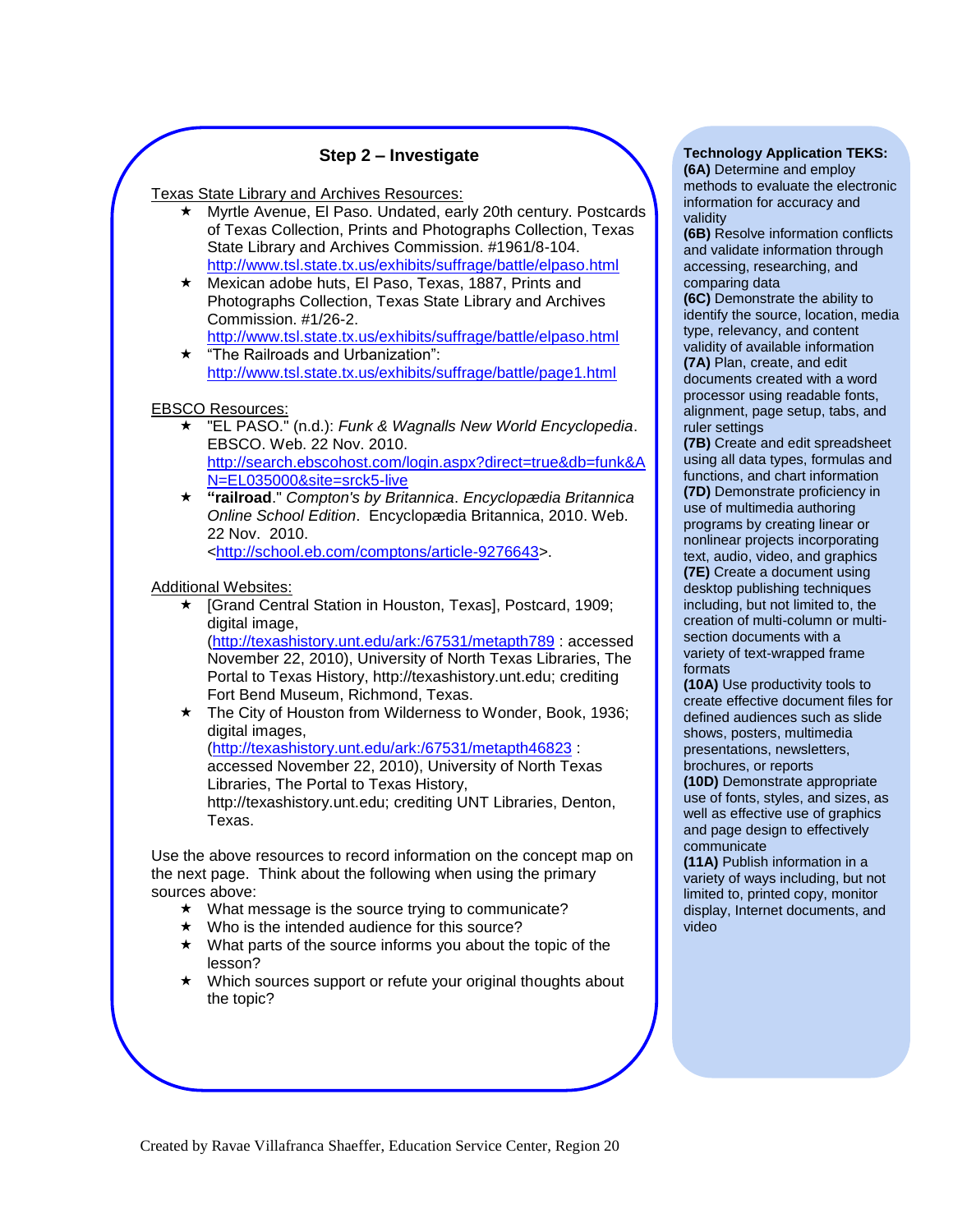**Step 3 – Create**

Students can work individually or with partners to create a concept map that organizes the information they learned about Texas. Here are some suggested topics that could be included:

 $\sqrt{2}$  Technology Link – Students may use graphic organizer software such as Inspiration, draw a table in a word processor, or create a spreadsheet using Microsoft Excel to map out their ideas.

**Allow students to share their information with another group or as a whole class.**

| <b>Texas Cities</b>                                                               | Before 1900 | <b>After 1900</b> |
|-----------------------------------------------------------------------------------|-------------|-------------------|
| <b>Changes in City Life</b><br>(urbanization,<br>modernization, industries)       |             |                   |
| <b>Changes in Business</b><br><b>Opportunities</b><br>(interstate, international) |             |                   |
| <b>Changes in Travel</b><br>(speed, distance, ability)                            |             |                   |
| <b>Changes in Industry</b>                                                        |             |                   |
|                                                                                   |             |                   |

Created by Ravae Villafranca Shaeffer, Education Service Center, Region 20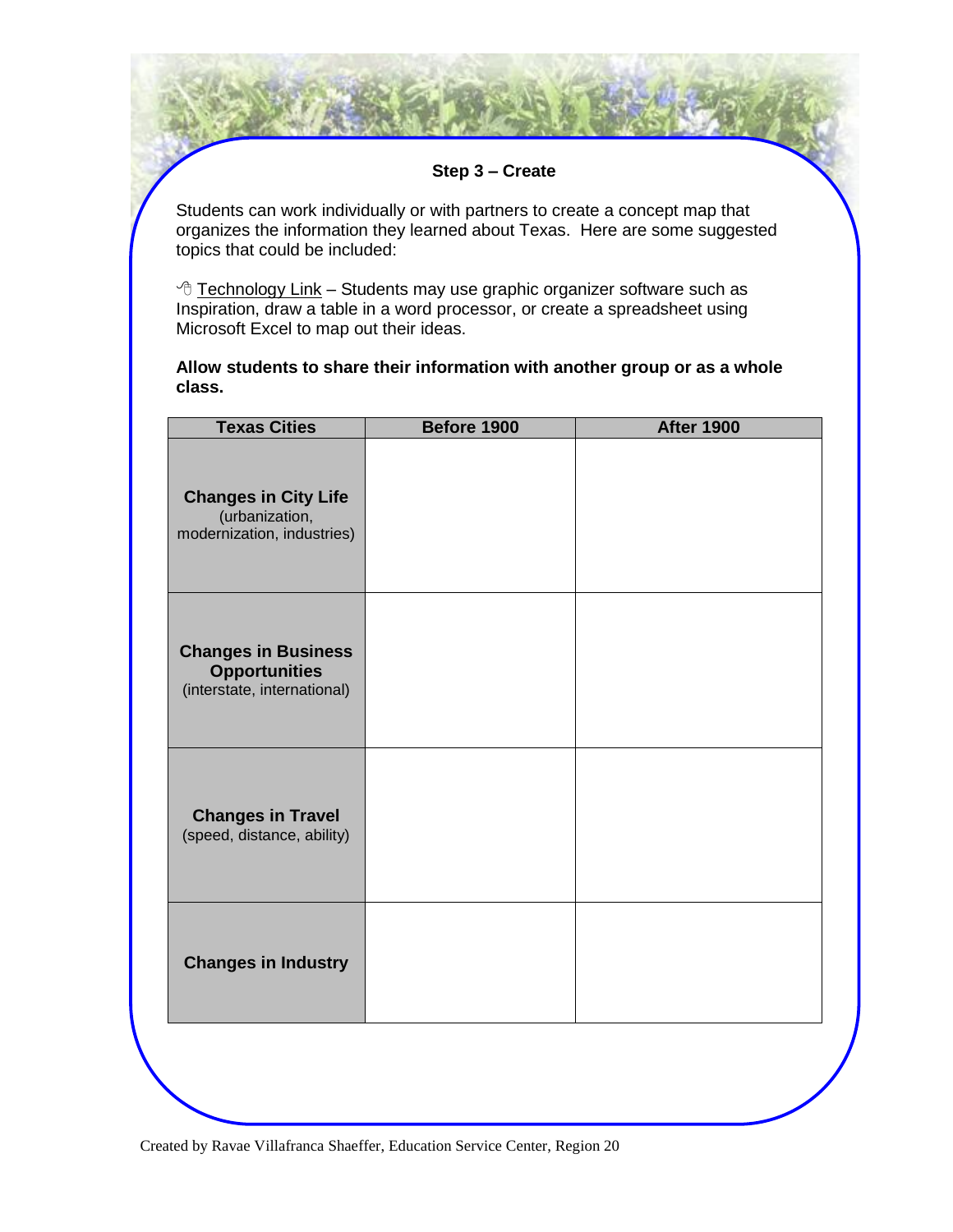## **Step 4 – Discuss**

Students may choose one of the following projects to complete:

- **Create a timeline** of events that explains the top 10 events in Texas railroad history that changed Texas cities from small villages to urban centers. Be sure to include an image and an explanation of how the event modernized Texas cities.
- **Design a storyboard for a video** (and/or **record a video**) that explains the top 5 reasons why railroads changed small towns in Texas to modern cities. Be sure to include video, images, or quotes that help your points effectively.

 Technology Link - Students can use Microsoft Word or Publisher or Britannica's Timeline feature to create the timeline. Use the EBSCO image collection to help you find images of Texas. Use video editing software, such as iMovie or Windows Movie Maker to produce the final video.

## **Step 5 – Reflect**

Allow students to present their projects to the rest of the class. Use the following suggested rubric to assess the students' work. Make sure that the students are familiar with the rubric *before* they begin creating their project. They should refer to the rubric repeatedly to monitor their progress in creating their project.

<sup>th</sup> Technology Link: You can also create your own rubric with your students at [http://rubistar.4teachers.org/index.php.](http://rubistar.4teachers.org/index.php)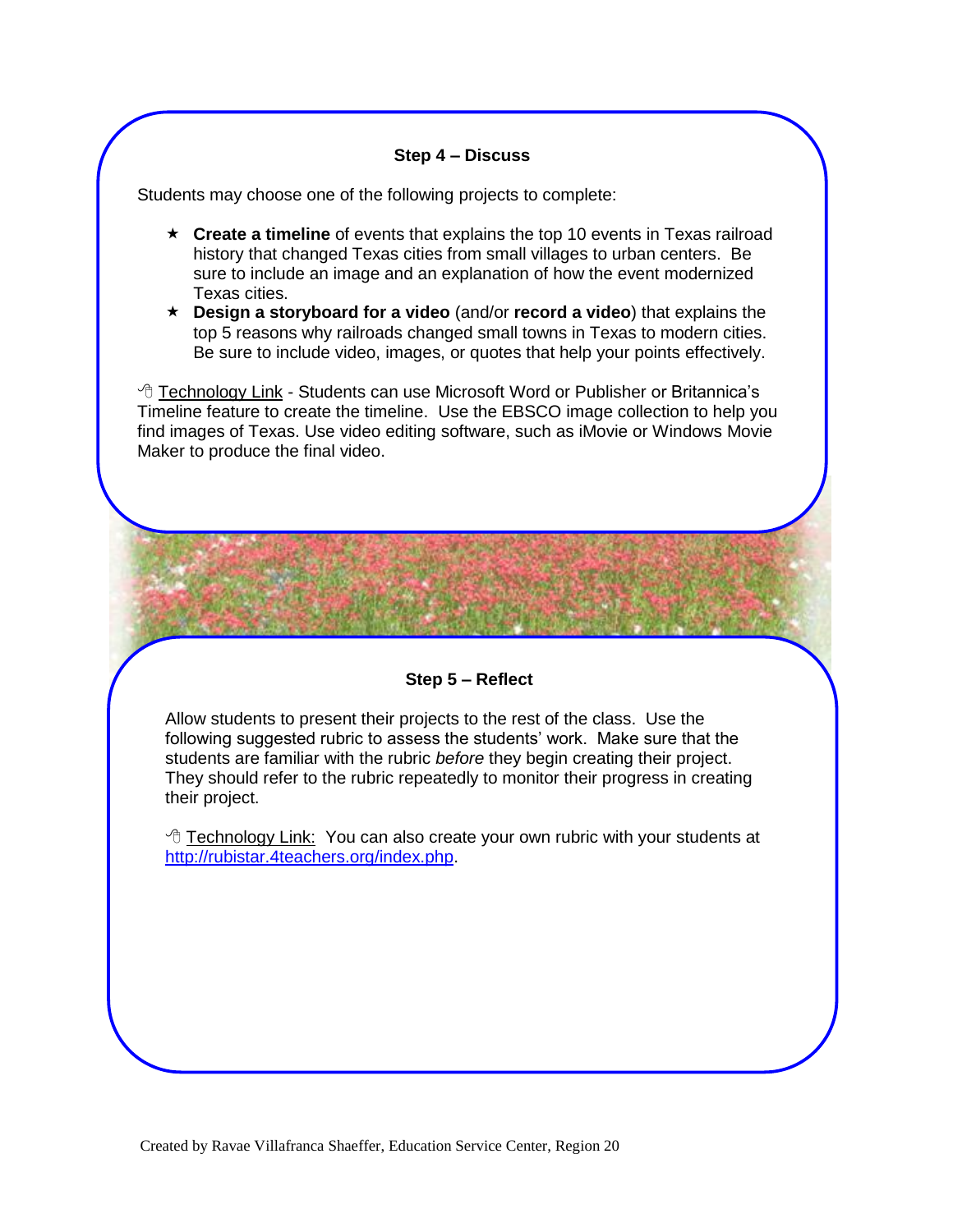Teacher Name:\_\_\_\_\_\_\_\_\_\_\_\_\_\_\_\_\_\_\_\_\_\_\_\_\_\_\_\_\_\_\_\_\_\_\_\_\_\_\_\_\_\_\_\_\_\_\_\_\_\_\_\_\_\_\_

 $Student(s) Name(s):$ 

| <b>CATEGORY</b>        | $\overline{4}$                                                                                                                                                                                     | 3                                                                                                                                                                                     | $\overline{2}$                                                                                                                                             | $\mathbf{1}$                                                                                                |
|------------------------|----------------------------------------------------------------------------------------------------------------------------------------------------------------------------------------------------|---------------------------------------------------------------------------------------------------------------------------------------------------------------------------------------|------------------------------------------------------------------------------------------------------------------------------------------------------------|-------------------------------------------------------------------------------------------------------------|
| Learning of<br>Content | The student can<br>accurately<br>describe 75% (or<br>more) of the<br>events on the<br>timeline without<br>refering to it and<br>can quickly<br>determine which<br>of two events<br>occurred first. | The student can<br>accurately<br>describe 50% of<br>the events on the<br>timeline without<br>refering to it and<br>can quickly<br>determine which<br>of two events<br>occurred first. | The student can<br>describe any<br>event on the<br>timeline if<br>allowed to refer<br>to it and can<br>determine which<br>of two events<br>occurred first. | The student<br>cannot use the<br>timeline<br>effectively to<br>describe events<br>nor to compare<br>events. |
| Graphics               | All graphics are<br>effective and<br>balanced with<br>text use.                                                                                                                                    | All graphics are<br>effective, but<br>there appear to<br>be too few or too<br>many.                                                                                                   | Some graphics<br>are effective and<br>their use is<br>balanced with<br>text use.                                                                           | Several graphics<br>are not effective.                                                                      |
| <b>Content/Facts</b>   | Facts were<br>accurate for all<br>events reported<br>on the timeline.                                                                                                                              | Facts were<br>accurate for<br>almost all events<br>reported on the<br>timeline.                                                                                                       | Facts were<br>accurate for most<br>$(-75%)$ of the<br>events reported<br>on the timeline.                                                                  | Facts were often<br>inaccurate for<br>events reported<br>on the timeline.                                   |
| Resources              | The timeline<br>8-10 events<br>related to the<br>topic being<br>studied.                                                                                                                           | The timeline<br>contained at least contained at least contained at least<br>6-7 events related 5 events related<br>to the topic being to the topic being<br>studied.                  | The timeline<br>studied.                                                                                                                                   | The timeline<br>contained fewer<br>than 5 events.                                                           |

# **Timeline : Railroads Change Texas Cities**